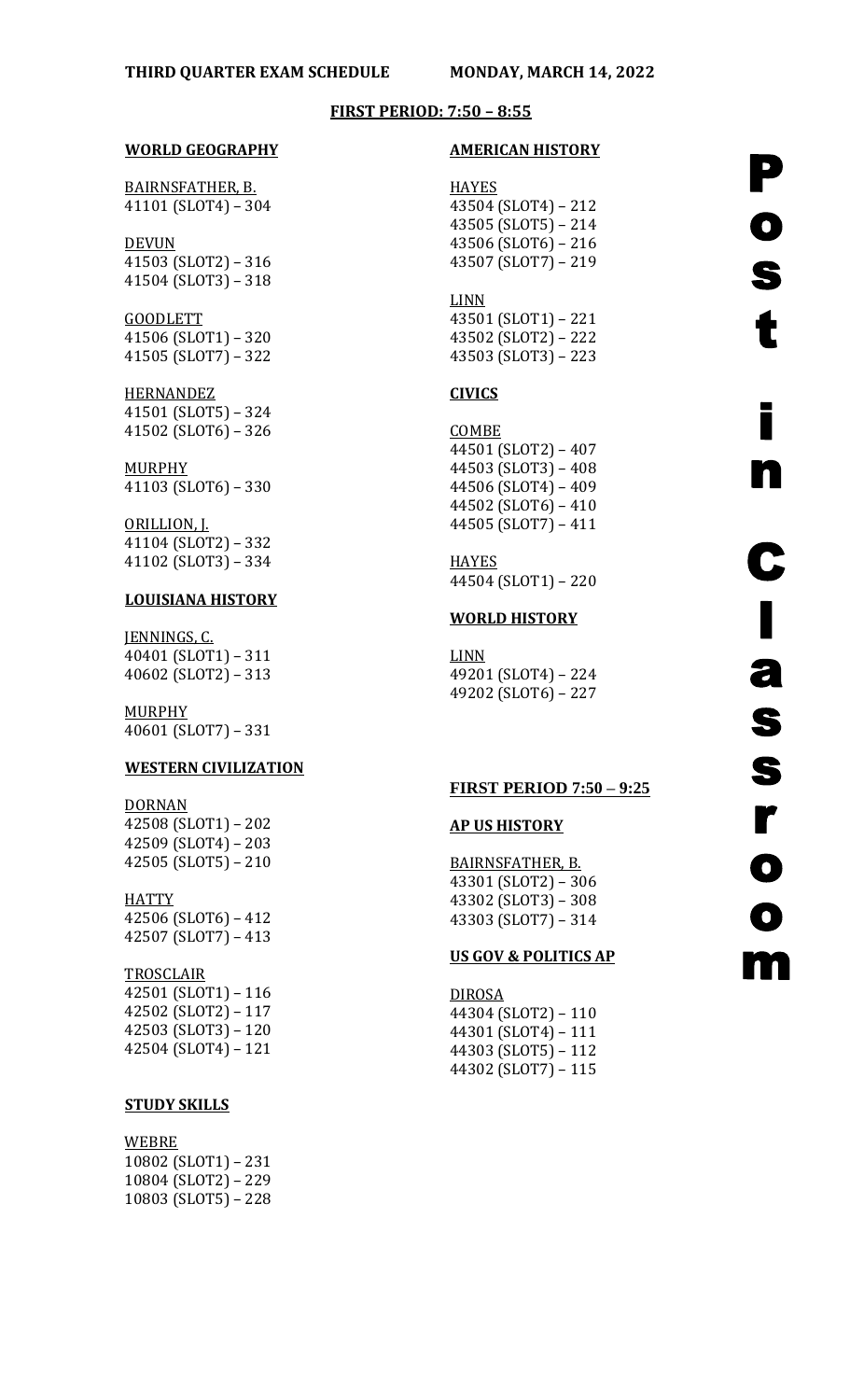## **THIRD QUARTER EXAM SCHEDULE MONDAY, MARCH 14, 2022**

## **FRENCH I – III**

BENOIT 51301 (SLOT3) – 304 50301 (SLOT6) – 306 52301 (SLOT7) – 308

## **SPANISH I – III**

ÁVILA-MENCIA 55503 (SLOT1) – 110 55501 (SLOT3) – 111 57502 (SLOT4) – 112 57505 (SLOT5) – 115 57503 (SLOT6) – 116

## **CAMPOS**

50602 (SLOT1) – 216 50603 (SLOT2) – 219 50604 (SLOT3) – 220 50601 (SLOT4) – 221 55504 (SLOT6) – 222

#### **GIBSON**

56504 (SLOT2) – 202 56302 (SLOT4) – 210 56301 (SLOT5) – 212 56502 (SLOT7) – 214

#### MANDELLA

55301 (SLOT4) – 318 55203 (SLOT5) – 320 55201 (SLOT6) – 322 55202 (SLOT7) – 324

#### **SCHALKER**

58501 (SLOT1) – 229 57303 (SLOT3) – 223 57301 (SLOT5) – 224 57302 (SLOT6) – 227 58502 (SLOT7) – 229

## **SERPAS**

57501 (SLOT1) – 326 57506 (SLOT2) – 330 56503 (SLOT5) – 331 56501 (SLOT6) – 332 57504 (SLOT7) – 334

### SPURLOCK

56505 (SLOT1) – 117 56506 (SLOT3) – 120 55505 (SLOT4) – 121 55502 (SLOT5) – 122

#### **GREEK I – IV**

**ACY** 68001 (SLOT1) – 412 67001 (SLOT2) – 411 67002 (SLOT3) – 411

## KNIGHT

66001 (SLOT4) – 413

#### **SECOND PERIOD: 10:15 – 11:20 SECOND PERIOD 10:15 – 11:50**

## **FRENCH IV, AP**

**BENOIT** 53501 (SLOT2) – 314 53301 (SLOT4) – 314

## **STATISTICS AP**

NGUYEN 29001 (SLOT7) – 231

#### **EUROPEAN HISTORY AP**

**TROSCLAIR** 45001 (SLOT7) – 203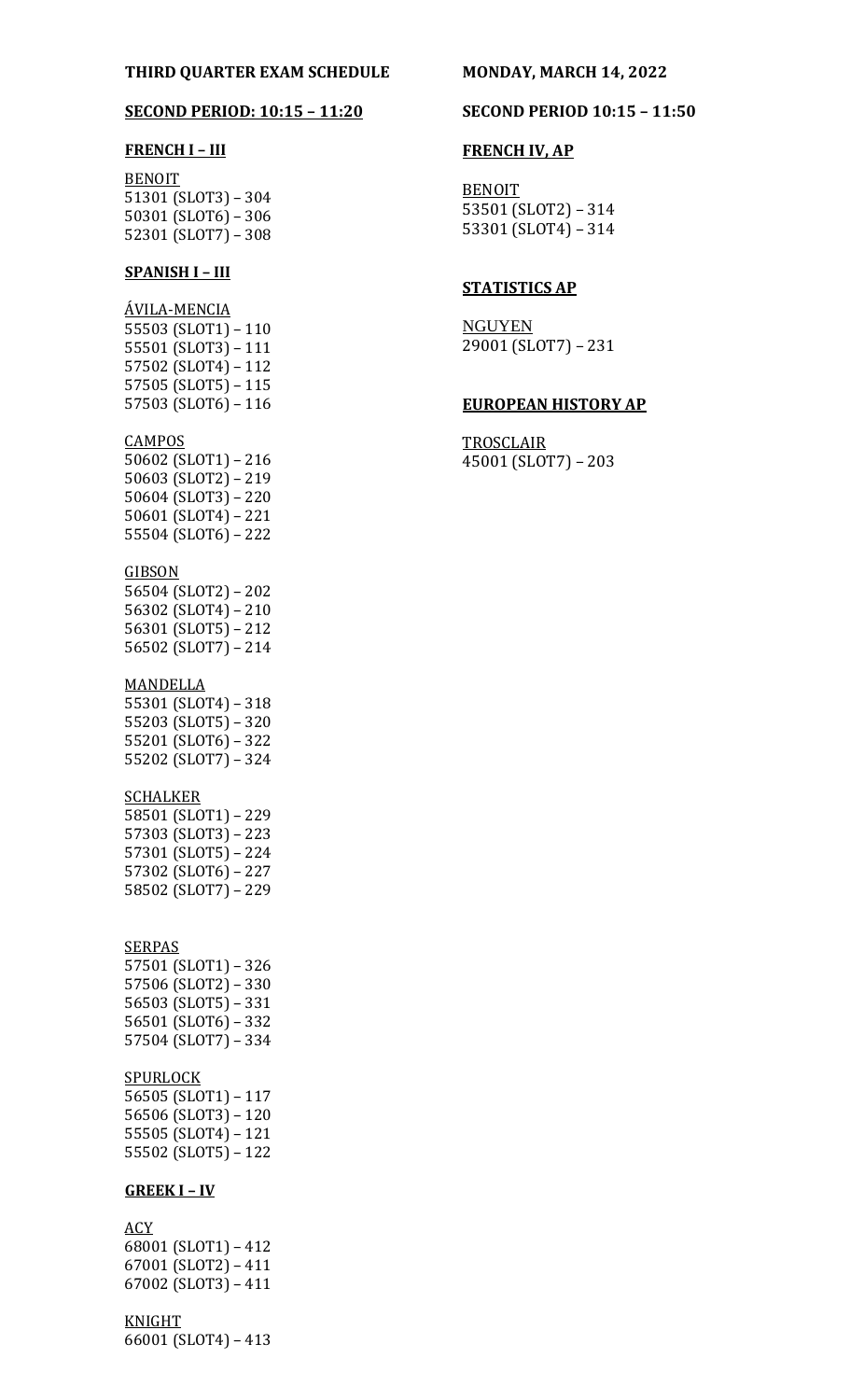## **PHYSICAL & ENVIR. SCIENCE BIOLOGY, EARTH SCIENCE**

## CATALANO

31104 (SLOT1) – 110 31205 (SLOT2) – 111 31103 (SLOT3) – 112 31101 (SLOT4) – 115 31102 (SLOT5) – 116

#### FIRMIN

 (SLOT1) – 202 (SLOT2) – 203 (SLOT4) – 210 35205 (SLOT5) – 212

## GIAMBELLUCA

31202 (SLOT5) – 214 31204 (SLOT6) – 216 31203 (SLOT7) – 219

#### HARPER

35201 (SLOT1) – 220 35202 (SLOT2) – 221 35203 (SLOT3) – 222 35206 (SLOT6) – 223 35207 (SLOT7) – 224

## LATINO

32501 (SLOT1) – 408 32508 (SLOT7) – 409

#### NOLFE

31206 (SLOT1) – 320 35801 (SLOT2) – 322 35802 (SLOT3) – 324 31201 (SLOT4) – 326

## SMITH

32503 (SLOT3) – 304 32504 (SLOT4) – 306 32505 (SLOT5) – 308 32506 (SLOT6) – 314 32507 (SLOT7) – 316

#### **FIRST PERIOD: 7:50 – 8:55 FIRST PERIOD 7:50 – 9:25**

#### **BIOLOGY H**

SWAN 32001 (SLOT4) – 410 32002 (SLOT5) – 411

TASSIN 32003 (SLOT7) – 318

#### **CHEMISTRY & PHYSICS**

## KIEFF 34503 (SLOT2) – 227 34502 (SLOT3) – 229 34501 (SLOT6) – 231 34504 (SLOT7) – 228

#### **NGUYEN**

34302 (SLOT1) – 412 34301 (SLOT4) – 413

## REUTHER, JEFFREY

 (SLOT1) – 117 (SLOT2) – 120 (SLOT3) – 121 (SLOT6) – 122

#### **STORM**

33001 (SLOT2) – 407 33002 (SLOT4) – 401 33003 (SLOT7) – 403

#### YOUNGER

33101 (SLOT1) – 330 33505 (SLOT4) – 331 33502 (SLOT5) – 332 33102 (SLOT6) – 334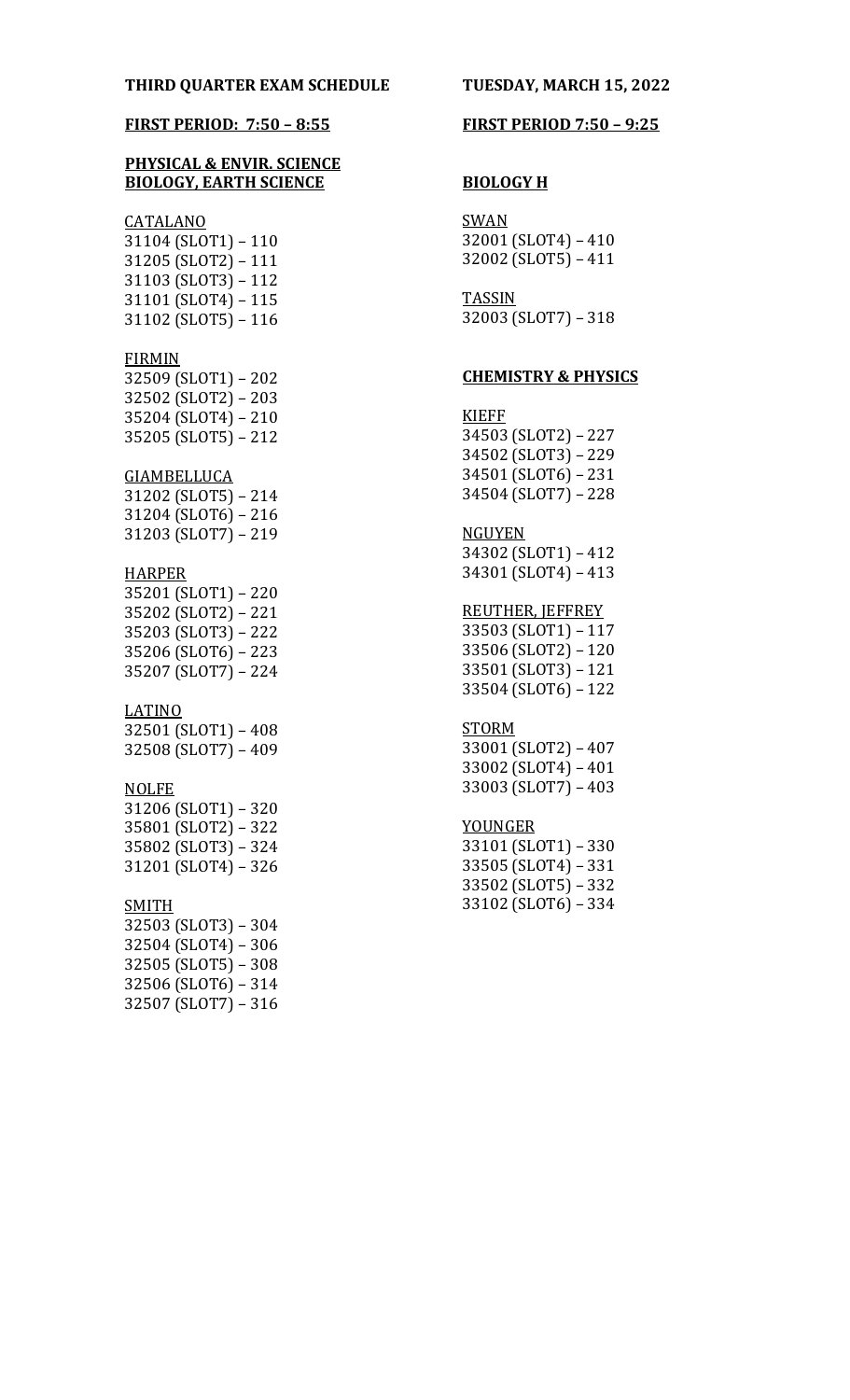## **SECOND PERIOD: 10:15 – 11:20**

## **THEOLOGY**

| <u>AUGUSTIN</u>     | <b>DELIO</b>           |
|---------------------|------------------------|
| 71211 (SLOT1) - 202 | 73110 (SLOT1) - 116    |
| 71208 (SLOT2) - 203 | 70202 (SLOT2) - 117    |
| 71209 (SLOT3) - 210 | 70203 (SLOT3) - 120    |
| 71210 (SLOT4) - 212 | 74205 (SLOT5) - 121    |
| 71205 (SLOT5) - 214 | 74206 (SLOT6) - 122    |
|                     |                        |
| <b>BACON</b>        | <b>FLORES</b>          |
| 72202 (SLOT2) - 216 | 70208 (SLOT5) - CL2    |
| 72208 (SLOT3) - 219 | 70209 (SLOT6) - CL3    |
| 72204 (SLOT4) - 220 |                        |
| 72206 (SLOT6) - 221 | <b>JOHNS</b>           |
| 72207 (SLOT7) - 222 | 74201 (SLOT1) - 304    |
|                     | 74203 (SLOT3) - 306    |
| <b>BRUMFIELD</b>    | 71206 (SLOT6) - 308    |
| 74410 (SLOT1) - 223 | 74207 (SLOT7) - 314    |
| 74402 (SLOT2) - 224 |                        |
| 72105 (SLOT5) - 227 | <b>LAMOTHE</b>         |
| 72110 (SLOT6) - 229 | 73101 (SLOT1) - 316    |
| 74409 (SLOT7) - 231 | 73102 (SLOT2) - 318    |
|                     | 73103 (SLOT3) - 320    |
| <b>DEBOISBLANC</b>  | 73108 (SLOT5) - 322    |
| 71202 (SLOT2) - 407 | 73109 (SLOT7) - 324    |
| 71203 (SLOT3) - 408 |                        |
| 71204 (SLOT4) - 409 | <b>MICHALIK</b>        |
| 71207 (SLOT7) - 410 | 70201 (SLOT1) - 411    |
|                     | 70204 (SLOT4) - 412    |
| <b>DELAHOUSSAYE</b> | 70205 (SLOT5) - 413    |
| 73104 (SLOT4) - 110 |                        |
| 73105 (SLOT5) - 111 | ORILLION, M.           |
| 73106 (SLOT6) - 112 | 74404 (SLOT4) - 329    |
| 73107 (SLOT7) - 115 | 74408 (SLOT5) - 323    |
| <b>DELATTE</b>      | <b>REUTHER, JEREMY</b> |
| 72101 (SLOT1) - 332 | 71201 (SLOT1) - 228    |
| 72103 (SLOT3) - 326 |                        |
|                     |                        |
| 72109 (SLOT4) - 330 |                        |
| 70206 (SLOT6) - 331 |                        |
| 70207 (SLOT7) - 334 |                        |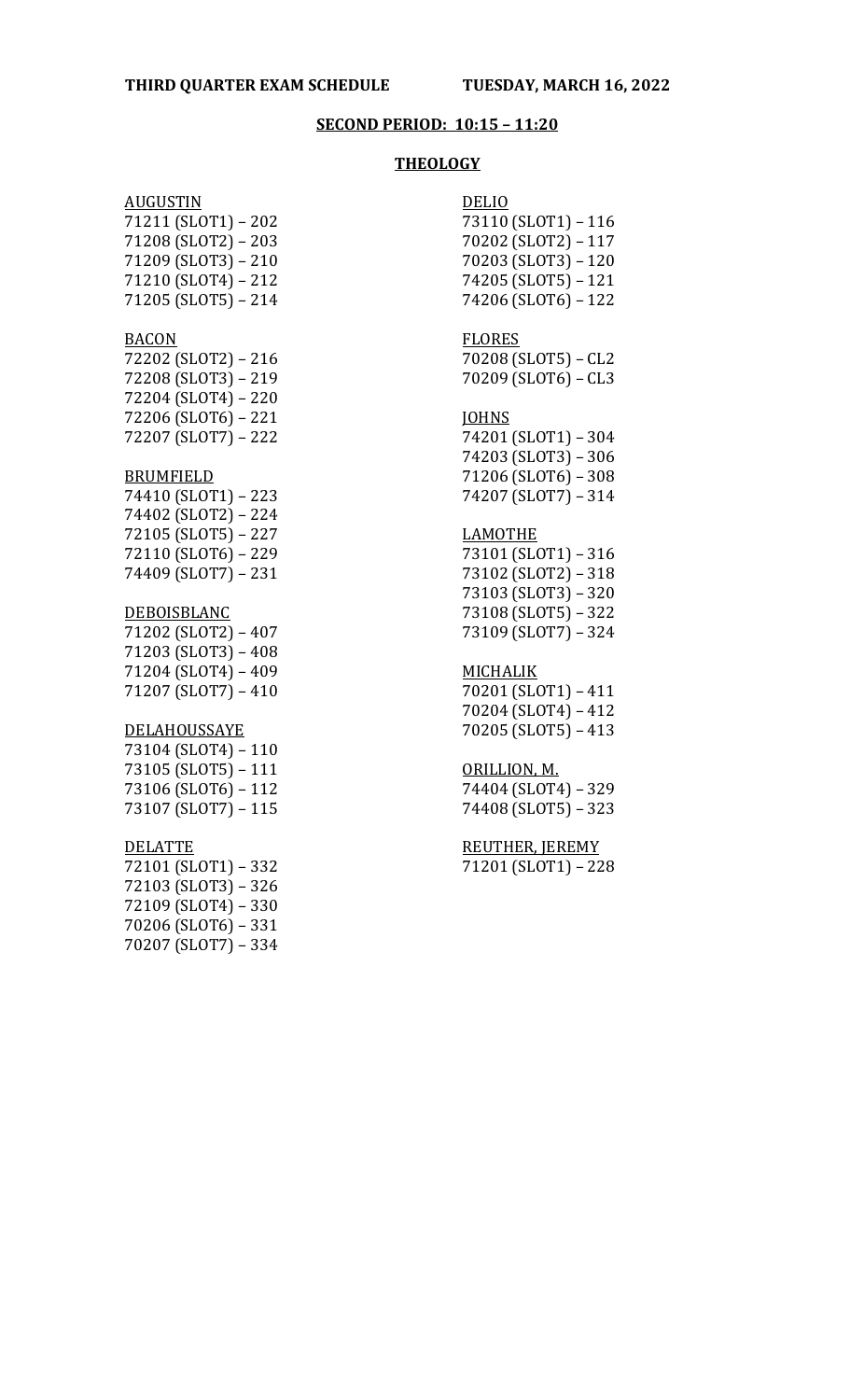## **FIRST PERIOD: 7:50 – 8:55**

#### **ENGLISH**

## BABIN

13503 (SLOT3) – 304 (SLOT4) – 311 (SLOT6) – 313 (SLOT7) – 306

## BEGG

14002 (SLOT1) – 110 14003 (SLOT3) – 111

#### **BOURGEOIS**

14505 (SLOT1) – 112 11502 (SLOT2) – 115 14503 (SLOT4) – 116 11507 (SLOT7) – 117

#### **BOWES**

14504 (SLOT2) – 120 15001 (SLOT4) – 121 15003 (SLOT6) – 122

## BRYANT-BREAUX

12101 (SLOT2) – 227 12501 (SLOT4) – 228 12103 (SLOT6) – 229 10501 (SLOT7) – 231

## **CULICCHIA**

14001 (SLOT4) – 409 14004 (SLOT5) – 410 13506 (SLOT6) – 411

#### DIPUMA

12506 (SLOT2) – 318 14502 (SLOT3) – 320 12504 (SLOT6) – 319 14501 (SLOT7) – 322

### FERGUSON

10503 (SLOT1) – 412 10502 (SLOT3) – 413 15201 (SLOT5) – 416 15203 (SLOT7) – 419

#### **GILBERTI**

 (SLOT1) – 403 (SLOT3) – 407 (SLOT4) – 408 (SLOT6) – 401

#### LOTA

11501 (SLOT1) – 202 11102 (SLOT3) – 203 13504 (SLOT4) – 210 13505 (SLOT5) – 212

| O'NEILL             |
|---------------------|
| 13301 (SLOT2) – 317 |
| 12503 (SLOT3) - 308 |
| 12502 (SLOT5) - 314 |
| 13001 (SLOT7) – 316 |
|                     |

## POWERS

13002 (SLOT1) – 214 13003 (SLOT2) – 216 11103 (SLOT4) – 219 11101 (SLOT5) – 220

## **STAFFORD**

15002 (SLOT2) – 221 12104 (SLOT3) – 223 12102 (SLOT5) – 224 12505 (SLOT7) – 222

# WEBRE

10505 (SLOT4) – 332 10504 (SLOT6) – 334

#### WOODS

13501 (SLOT1) – 324 13502 (SLOT2) – 326 11505 (SLOT5) – 330 11506 (SLOT6) – 331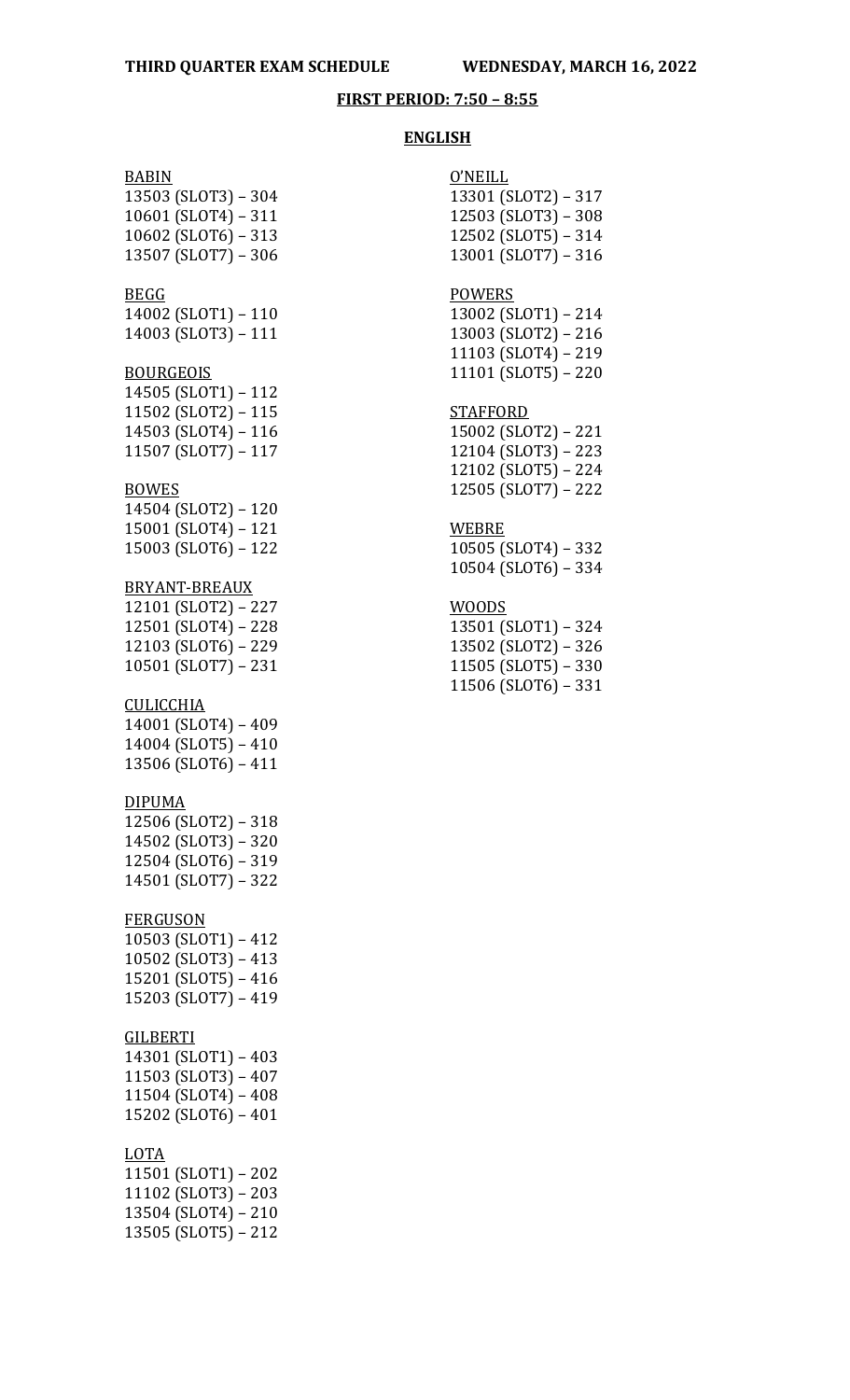## **THIRD QUARTER EXAM SCHEDULE WEDNESDAY, MARCH 16, 2022**

## **SECOND PERIOD: 10:15 - 11:20**

## **COMPUTER LITERACY**

BOHN 139704 (SLOT2) – CL1 138601 (SLOT3) – CL1 139501 (SLOT4) – CL2 139706 (SLOT6) – CL3

**HOLMER** 139202 (SLOT7) – 329

WAGNER 139703 (SLOT3) – RC

## **BIOLOGY II**

**TASSIN** 36501 (SLOT3) – 231

## **SPEECH**

ARTHURS-GOLDBERG 100204 (SLOT2) – 212 100203 (SLOT3) – 214 100207 (SLOT7) – 216

## **SECOND PERIOD: 10:15 - 11:50**

## **BIOLOGY II -AP**

**TASSIN** 36301 (SLOT2) – 231

## **CHEMISTRY II**

**STORM** 37501 (SLOT3) – 229 37502 (SLOT5) – 229

## **CHEMISTRY II – AP**

YOUNGER 37301 (SLOT7) – 227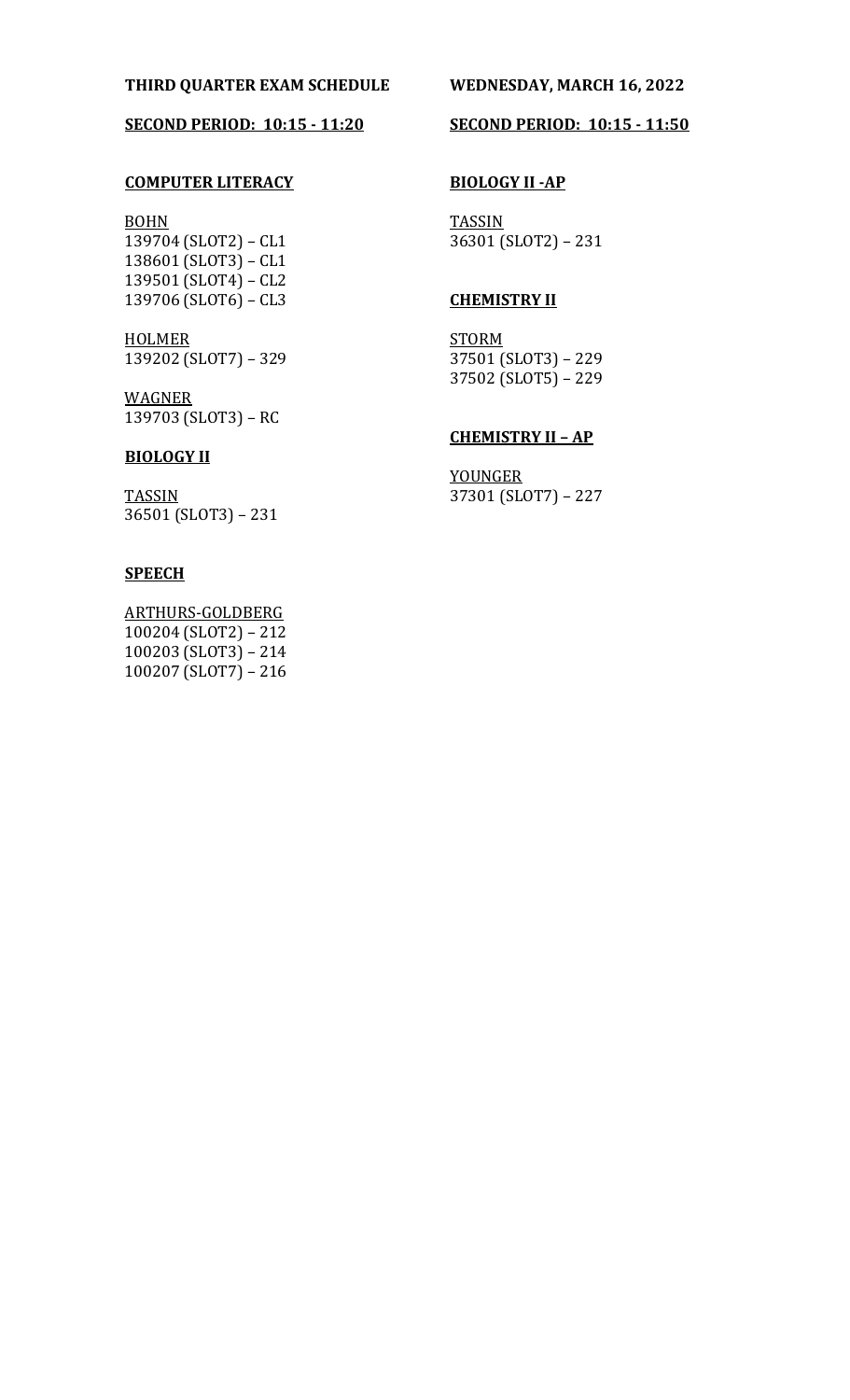#### **FIRST PERIOD: 7:50 – 9:25**

#### **INTRODUCTORY ALGEBRA**

LULICH 20501 (SLOT3) – 401 20504 (SLOT4) – 407

ROULE 20601 (SLOT1) – 224 20502 (SLOT7) – 228

#### **WEISS**

20503 (SLOT2) – 413 20602 (SLOT3) – 416 20603 (SLOT5) – 419

#### **ALGEBRA I**

ARMELIN 21704 (SLOT3) – 117 21702 (SLOT4) – 120 21701 (SLOT7) – 121

#### LEGER 21102 (SLOT5) – 331

MERRITT 21602 (SLOT1) – 322 21601 (SLOT4) – 330

#### MIKA

21703 (SLOT2) – 219 21705 (SLOT6) – 220

MIRAFLOR, S.J. 21103 (SLOT6) – 227

ROGERS 21603 (SLOT2) – 216

## WEISS

21101 (SLOT1) – 411 21104 (SLOT7) – 412

## **GEOMETRY**

BRAUNER 22503 (SLOT1) – 210 22501 (SLOT3) – 212 22502 (SLOT5) – 214

LAVIE 22504 (SLOT4) – 110

## LULICH

22201 (SLOT5) – 408 22505 (SLOT6) – 409 22202 (SLOT7) – 410

**MERRITT** 

22002 (SLOT3) – 326 22003 (SLOT5) – 323 22001 (SLOT6) – 324

MIRAFLOR, S.J. 22602 (SLOT1) – 229 22603 (SLOT2) – 231 22601 (SLOT7) – 231

#### **ALGEBRA II**

CREDO 23601 (SLOT2) – 304 23602 (SLOT3) – 306 23603 (SLOT5) – 306

### DAGATE 23503 (SLOT3) – 308 23501 (SLOT4) – 314 23504 (SLOT5) – 316

LAVIE 23502 (SLOT2) – 111

#### LEGER

23002 (SLOT4) – 332 23001 (SLOT6) – 334

#### MIKA

23203 (SLOT4) – 221 23201 (SLOT5) – 222 23202 (SLOT7) – 223

#### **PRE-CALCULUS**

BRAUNER 24002 (SLOT4) – 202 24001 (SLOT6) – 203

## LAVIE

24202 (SLOT1) – 112 24203 (SLOT6) – 115 24201 (SLOT7) – 116

LEGER 24502 (SLOT1) – 329

#### ROGERS

24501 (SLOT4) – CL1 24601 (SLOT5) – CL3 24602 (SLOT6) – CL3 24503 (SLOT7) – CL2

#### **CALCULUS**

**ARMELIN** 27001 (SLOT1) – 122 27301 (SLOT6) – 122

DAGATE 27401 (SLOT1) – 318

27402 (SLOT2) – 320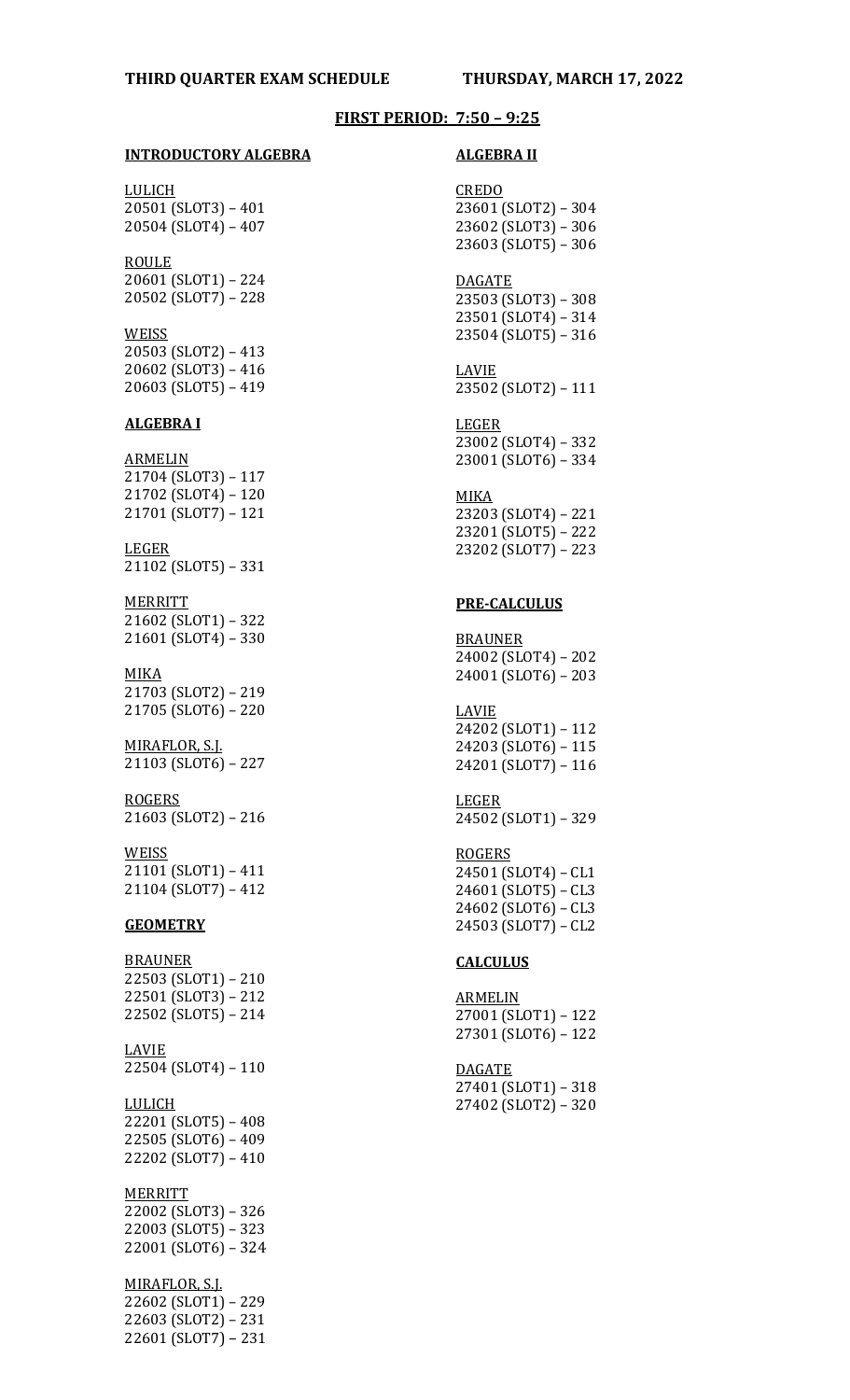## **SECOND PERIOD: 10:15 – 11:20**

## **LATIN I – V**

## ACY

64001 (SLOT5) – 407 64002 (SLOT6) – 408

## BONDI

62002 (SLOT1) – 318 60001 (SLOT2) – 320 60002 (SLOT4) – 320 62001 (SLOT6) – 322 62003 (SLOT7) – 324

## **CHAPOTON**

63001 (SLOT1) – 304 63002 (SLOT2) – 306 65301 (SLOT3) – 308 62801 (SLOT5) – 314 63003 (SLOT6) – 316

## CREDO

61101 (SLOT1) – 409 61103 (SLOT7) – 410

## KNIGHT

61102 (SLOT2) – 411 61801 (SLOT5) – 412 63801 (SLOT6) – 412

## **SECOND PERIOD: 10:15 – 11:50**

## **AP COMPUTER SCIENCE**

**HOLMER** 135301 (SLOT5) – CL1